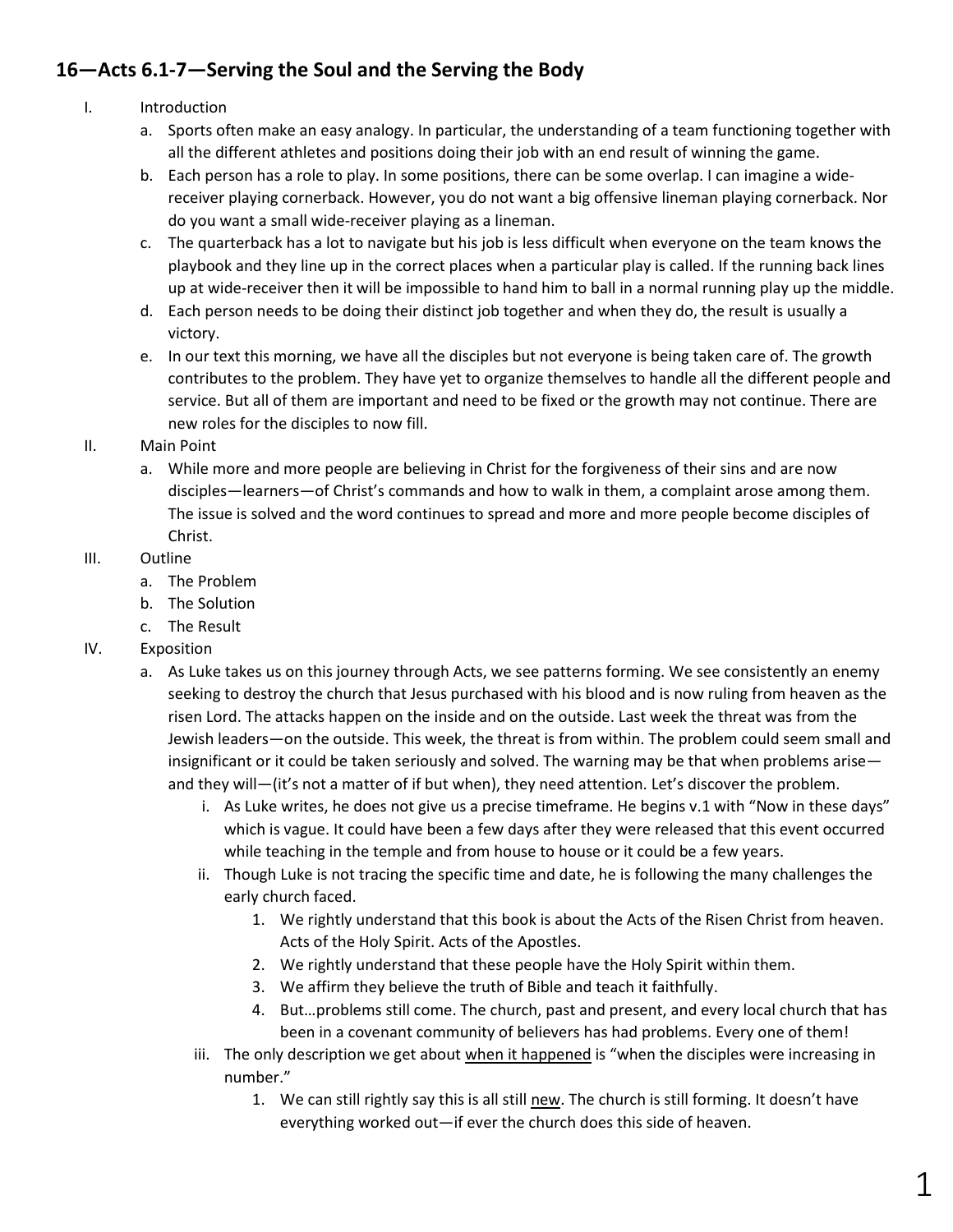- 2. New organizations and old organizations have organizational problems. Things change and therefore the way you've been doing it must change.
	- a. You might think of it this way. Our family and your family had various problems arise as your family grew in number and in age. The oldest child doesn't get as much attention as the new born. So, the older child does something to get that attention. And there you have it—more problems.
	- b. Imagine the difference of adopting teenagers into your family. The new, growing family has difficulties but even a seasoned family would find it hard to adjust to teenagers that you did not know.
		- i. There could be all kinds of issues they are dealing with. Things have to move slow because adjustments are hard to make. And both the family and the teenagers have to make changes. Patience is necessary.
		- ii. When it seems you have adopted a square peg for your family that is a round hole, things take some time to fit. It will be painful.
- iv. Now let's notice the complaint in the midst of growth.
	- 1. A complaint by the Hellenists arose against the Hebrews.
		- a. The word "complaint" can mean murmur which is the same word used in Exodus 16:8 where the people murmured about not having any meat or breat to eat. That is the negative nuance of the word. I think complaint is the right choice.
			- i. Something isn't going right and a united group has made it known.
		- b. Now the Hellenists group which are the Greek Jews direct their complaint against the Hebrew Jews.
			- i. Both of these groups are Jews that have become Christians. However, some of them have grown up outside of Israel and they are probably from the Diaspora.
			- ii. Diaspora describes those Jews who had been scattered or dispersed throughout others nations during the exiles. Other nations like Assyria and Babylon came and defeated Israel and carried the people away to their lands.
			- iii. So, there is some level of differences here that it will be hard to detect. Whether it's cultural or language, it's difficult to know. It does seem to be some tension that is related to some differences. The Greek Jews could easily be considered outsiders. There was a similar feeling towards Samaritans.
		- c. But why do they bring a complaint against the Hebrews? It says there in v. 1 "…because their widows were being neglected in the daily distribution."
			- i. We are not told why the Greek Jews were being neglected. It seems like it could have something to do with their differences.
			- ii. As you recall, some were selling off their property and bringing the money to the apostles to distribute to those who had need.
			- iii. Widows in that day had an obvious need to be provided for. They would have been first on the list. Their husband, who had been their provider, had died. This left the wife in a very difficult spot. And these Greek widows had moved back to Jerusalem with probably no family around.
				- 1. 1 Tim. 5 has much more to say about how the church was to serve the widows among them. At this moment in Acts, that had not developed.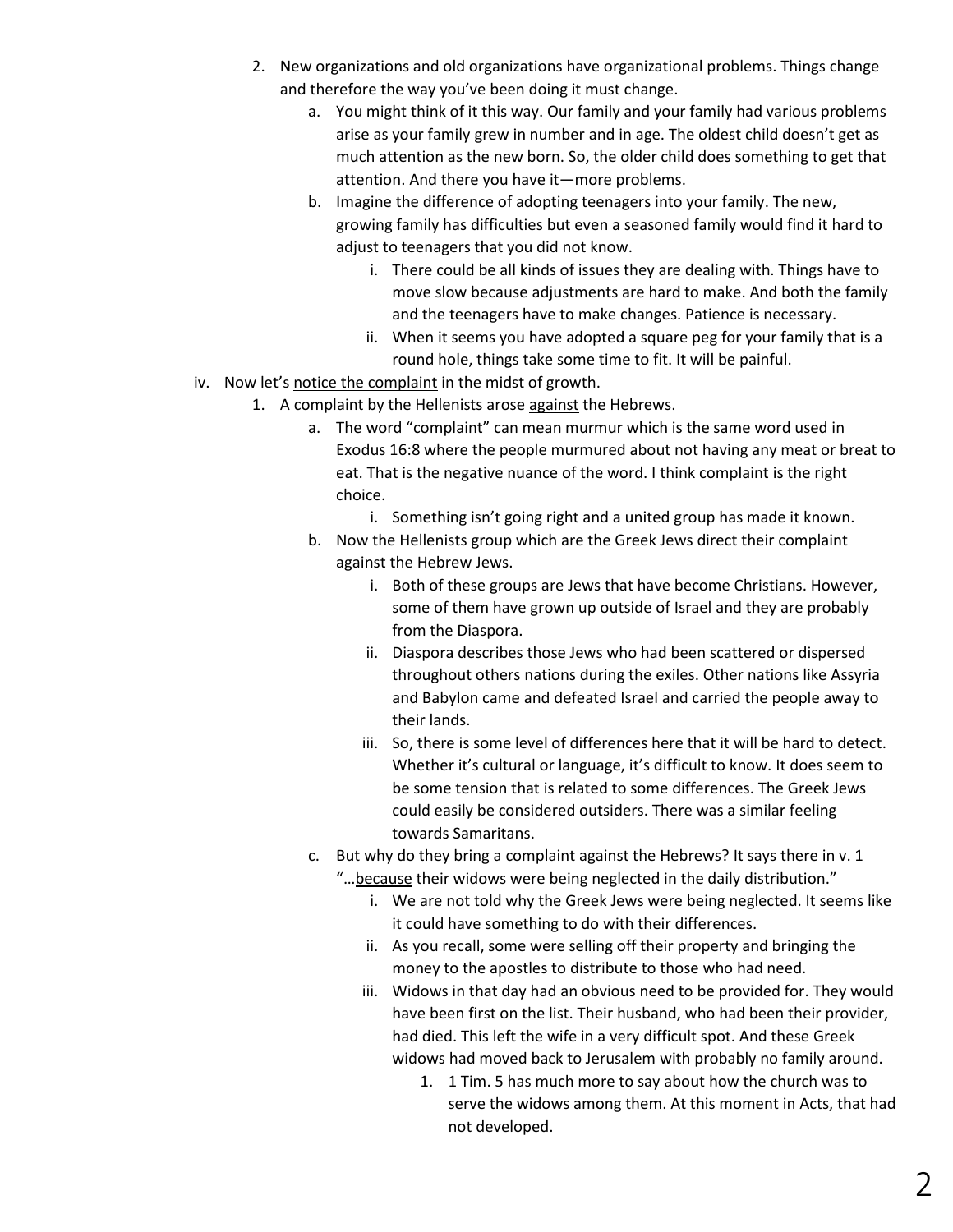- 2. But God has instructed his people to take care of widows among the covenant community since Deut. 14.
- 3. "One of the reasons God judged Israel during the exile was for not caring well for their widows (Isa 1:23; Jer 5:28; Zech 7:10f; Mal 3:5). One of the reasons Jesus rebukes the Scribes was for devouring widows' houses, while they walked around in their nice long robes and chose the best seats in the house (Mark 12:40; Luke 20:47). The question within [Acts 6] is whether the church would prove to be different, whether they'd prove to be the true Israel, or not. Would they care for their widows? Would they reflect the glory of God's concern for widows?" (Bret Rogers)
- 4. God's care for widows and the poor among them is clearly seen in the story of Ruth in how the law was meant to provide for those in need by leaving the edges of the fields or not returning to get a sheave that was left behind. Will this new covenant community BE LIKE GOD in this way?
- 5. Let's see.
- b. That question will be answered in how the apostles respond in the following verses. Let's see what the solution will be.
	- i. In verse 2, the Twelve summon the full number of the disciples because of this complaint. They had been the ones doing the distributing of funds. Who was doing it or not doing it now isn't readily clear. It seems the Hebrew Jews had some involvement since the complaint is against them.
		- 1. Whoever it was, it falls to the Twelve Apostles and that causes another problem. Notice what they say to them: (Acts 6:2) "It is not right (better, "pleasing") that we should give up preaching the word of God to serve tables.
			- a. Right is not the best word here. It's not a moral issue but one of priority. Both are right.
			- b. The apostles are not saying they are too good for this.
				- i. Let me try to help with understanding this. Have any of you been a part of a new church plant? And I mean that new converts have come to faith in Christ and now they are going to covenant together as a church.
				- ii. Imagine what it's like to teach new disciples how to follow Jesus. They have a lot to learn and unlearn. Sure, some of these probably had a good background to work with. But even these Twelve had been walking with Jesus for three years.
					- 1. They had been taught and corrected by Christ. Now this group is doing the same for all these new believers.
				- iii. New disciples are often not ready to serve. It takes time. That's why the apostles had taken care of it. Even distributing food to widows must be done by godly people as we will see.
					- 1. If I can appeal back to the family analogy earlier. New babies take time to train but the new adopted teenagers have to be trained as well or they have to prove they are capable of certain tasks.
				- iv. The apostles know they have mature, godly disciples in the group who can handle this task.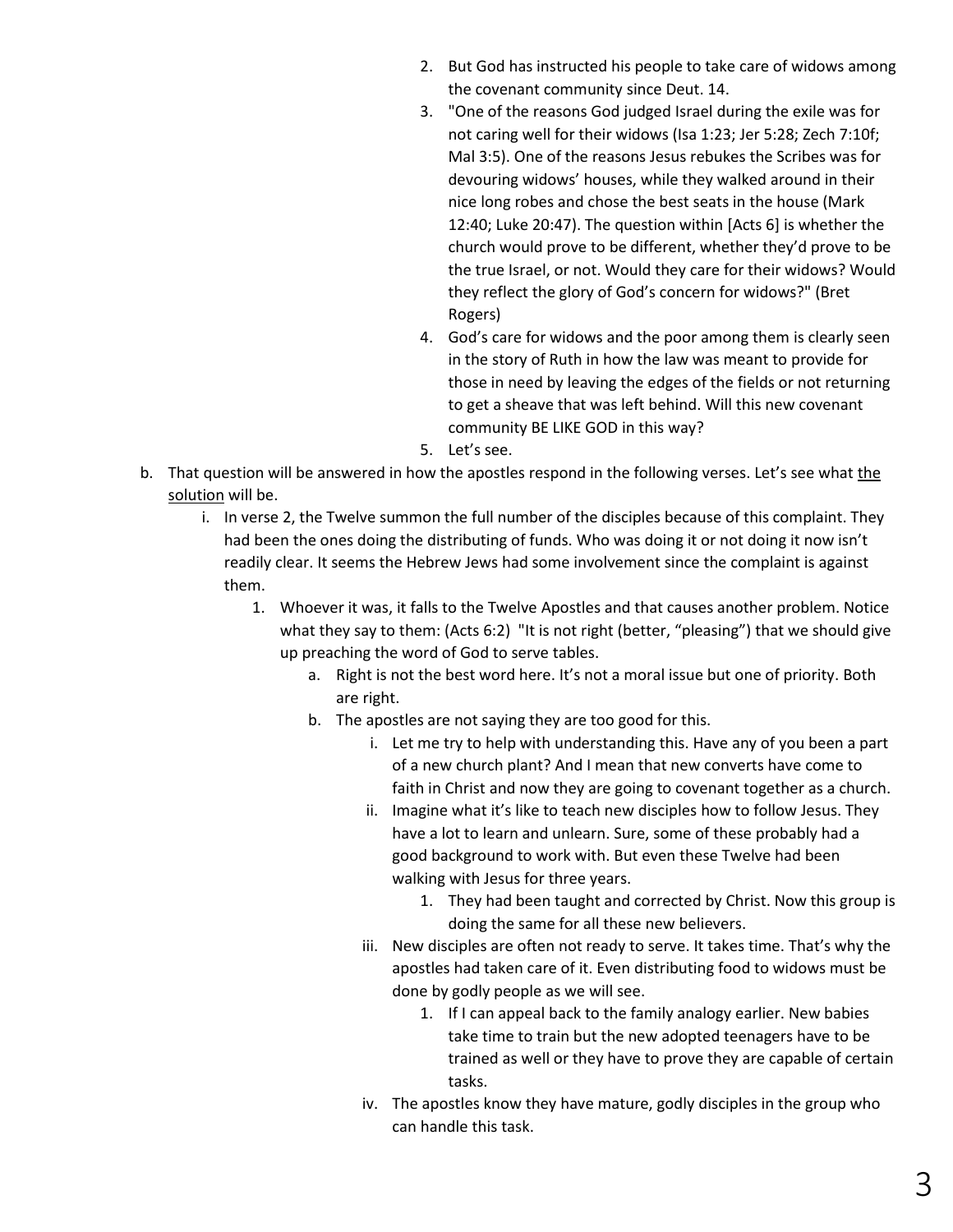- 2. Therefore, they tell the congregation in (Acts 6:3) Therefore, brothers, pick out from among you seven men of good repute, full of the Spirit and of wisdom, whom we will appoint (put in charge) to this need.
	- a. If they had not been making disciples as Jesus commanded, these men would not have been ready. They would not have been of good repute, full of the Spirit and of wisdom.
	- b. That comes from teaching and walking with each other like Jesus did with these Twelve apostles.
	- c. Furthermore, the full number of disciples would not have known what to look for had they not been taught as well.
	- d. I mean, I'm certain this group had been taught to care for the widows. If they hadn't already been doing that then where does the complaint come from?
- 3. As urgent as the complaint is, the apostles cannot set aside their responsibility to teach. I hope you see how important it is. That's why the solution involves choosing seven men who are qualified to represent Christ and take charge of his need.
	- a. For the express purpose that they can remain devoted to prayer and teaching.
	- b. I want to make a connection here. At the end of v. 1 it says distribution which is the word for service.
	- c. At the end of v. 3 it says serve tables.
	- d. And at the end of v. 4, teaching is literally called the service of the word.
	- e. In other words, all of these things are ways to serve the Lord and his church. All of them need to be done. But the work must be delegated to those who will represent Christ in that service.
		- i. "Just because they're serving tables, doesn't mean that Christian character makes no difference. Sometimes churches work hard to appoint qualified pastors, but they have hardly any qualifications when it comes to other ministries. "Just try to fill the slots, keep the programs running," without any attention to character. Not good." (Bret Rogers)
- 4. How will the full number of disciples respond? (Acts 6:5) And what they said pleased the whole gathering.
	- a. It wasn't pleasing for the apostles to set aside preaching the word to serve tables daily but putting seven men of good repute, full of the Spirit and of wisdom was pleasing the crowd. Maybe both acts of service will be pleasing.
	- b. That makes the role of these seven men all the more important. They are not only serving these widows in the daily distribution but they are making it possible for the word to continue to be taught and shared. That's an important task.
- 5. It was a matter of priority. Both serving the word and serving the physical needs of the body are very important. But the apostles cannot do both.
	- a. This is what Paul says about this in (Eph. 4:11-16)  $11$  And he gave the apostles, the prophets, the evangelists, the shepherds and teachers,  $12$  to equip the saints for the work of ministry, for building up the body of Christ,  $13$  until we all attain to the unity of the faith and of the knowledge of the Son of God, to mature manhood, to the measure of the stature of the fullness of Christ,  $14$  so that we may no longer be children, tossed to and fro by the waves and carried about by every wind of doctrine, by human cunning, by craftiness in deceitful schemes. <sup>15</sup> Rather, speaking the truth in love, we are to grow up in every way into him who is the head, into Christ,  $16$  from whom the whole body, joined and held together